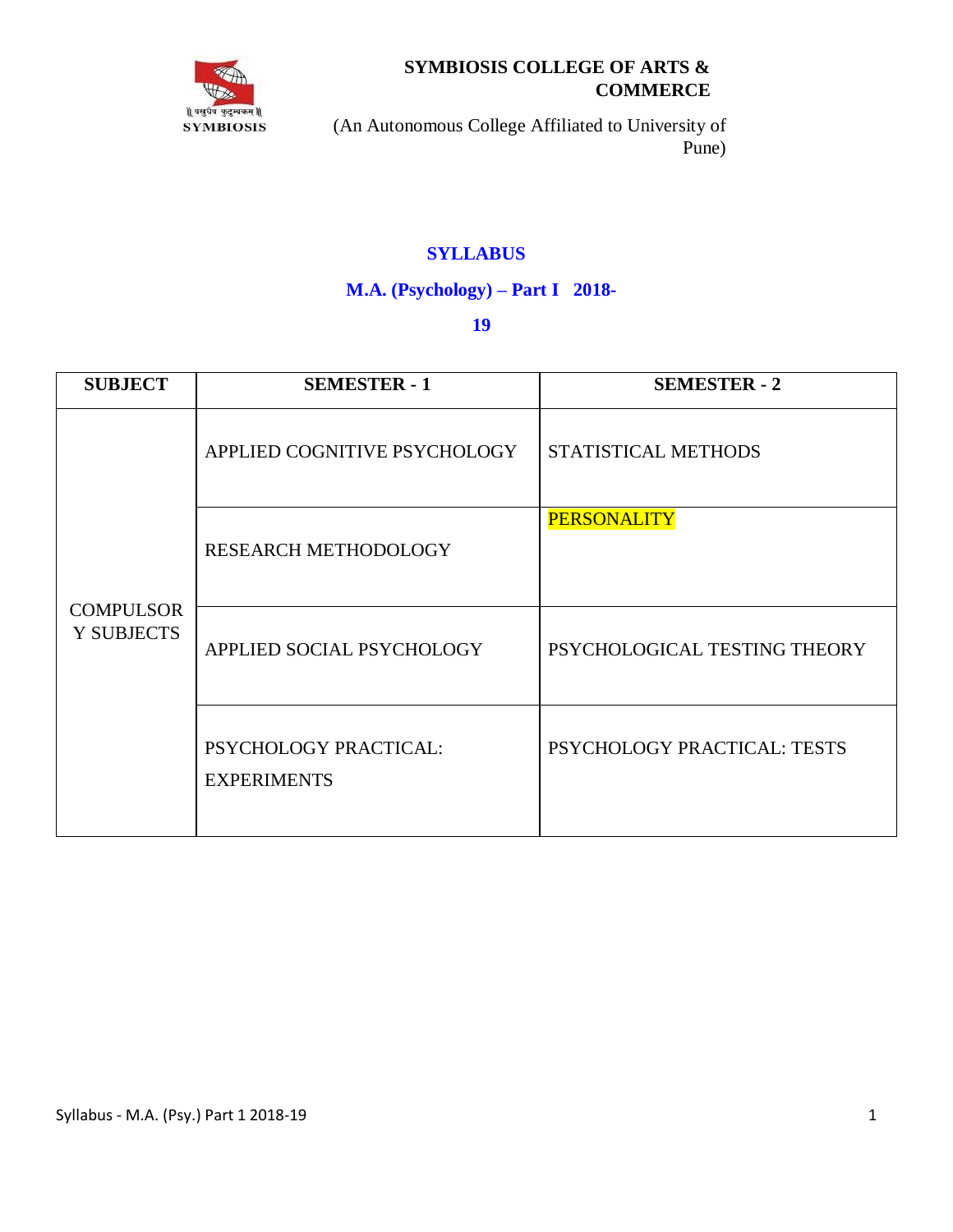### **PERSONALITY**

|                |                                                                     | <b>Number</b>   |
|----------------|---------------------------------------------------------------------|-----------------|
| Unit           | <b>Contents of the syllabus</b>                                     | <b>of</b>       |
|                |                                                                     | <b>Lectures</b> |
| 1              | Introduction to Personality                                         |                 |
|                | 1. Definition and nature of Personality                             |                 |
|                | 2. Characteristics of a good personality theory and evaluation of   |                 |
|                | personality theory                                                  | 10              |
|                | 3. Goals of Personality research                                    |                 |
|                | 4. General strategies of personality research                       |                 |
| $\overline{2}$ | Psychoanalytic and Neo-Psychoanalytic Theories of personality       |                 |
|                | 1. Freud's Psychoanalytic Theory of Personality                     |                 |
|                | 2. Carl Jung                                                        | 10              |
|                | 3. Adler, Horney                                                    |                 |
|                | 4. Erik Erikson                                                     |                 |
| 3              | Learning, Social-Cognitive, Humanistic -Existential                 |                 |
|                | And Indian Approaches to Personality                                |                 |
|                | 1. Behaviorism and the Learning Approaches to Personality           |                 |
|                | 2. Social-Cognitive Theory: Bandura and Mischel                     |                 |
|                | 3. Humanistic Theory: Abraham Maslow, Carl Rogers                   | 10              |
|                | 4. Existential positions: Victor Frankl, Rollo May                  |                 |
|                | 5. Indian perspective                                               |                 |
| 4              | Trait Approach, Biological Foundations and Research                 |                 |
|                | Trait Theories of Personality: Allport, Eysenck, and Cattell<br>1.  |                 |
|                | The Five-Factor Model; Applications and Evaluation of Trait<br>2.   |                 |
|                | Approaches to Personality                                           | 10              |
|                | Personality in Context: Interpersonal Relations, Culture, and<br>3. |                 |
|                | Development Across The Course of Life                               |                 |
|                | Assessing Personality Theory and Research<br>4.                     |                 |
|                | <b>Total Number of Lectures</b>                                     | 40              |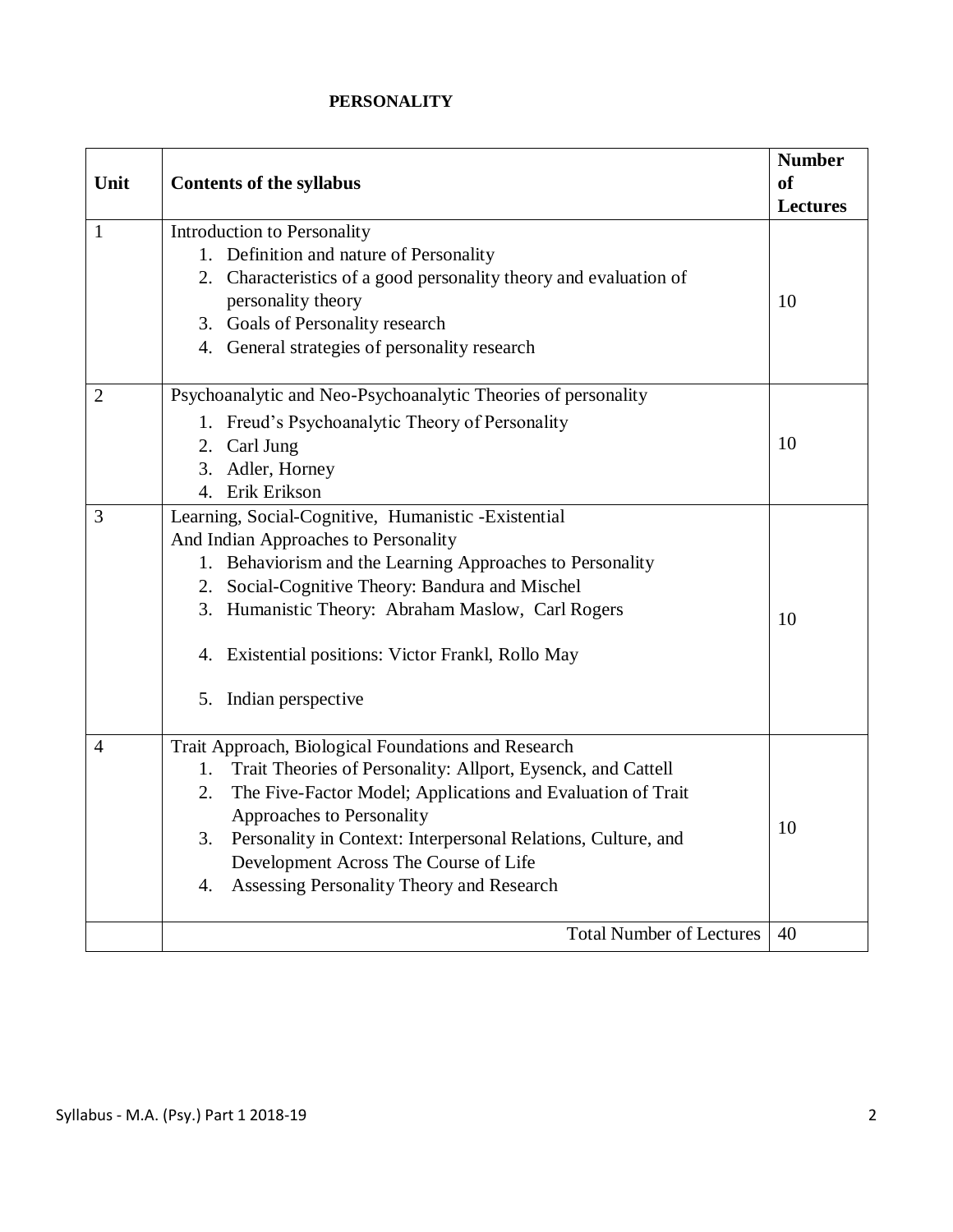### **Suggested Reference Books**

- 1. Cervone, D. and Pervin, L. (2016). Personality Theory and Research. 13th ed. Jefferson City: John Wiley and Sons
- 2. Hall, C.S., Lindzey, G., & Campbell, J.B. (2007). Theories of Personality. 4 th Edn. Wiley: India.
- 3. Hall, C.S., Lindzey, G. & Campbell, J. B. (1998). Theories of Personality. New York: John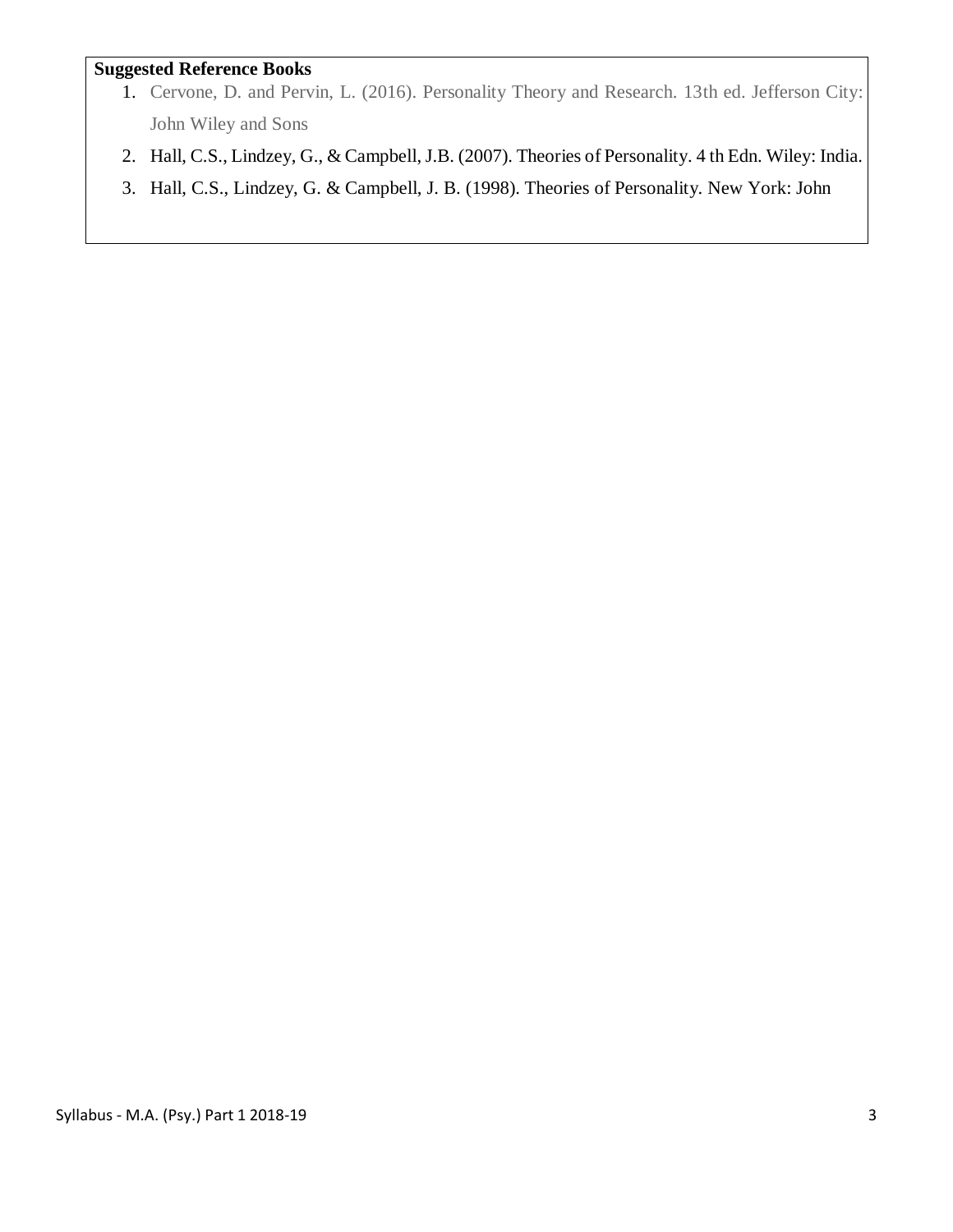Wiley & Sons.

- 4. Ryckman, R.M. (1978). Theories of Personality. D.Van Nostrand Company: New York.
- 5. Frager, R. & Fadiman, J. (2007). Personality and personal growth. 6th Edn. Pearson Prentice Hall, India.
- 6. Mayer, F.S & Sutton, K. (1996). Personality: An integrative approach. N.J.: Prentice-Hall. 6. Larsen & Buss Personality Development
- 7. Buck, R. (1976) Human Motivation and Emotion, New York: Wiley. 8. Endler, N.S., & Magnusson, D. (1976) Interactional Psychology and Personality. Hemisphere Pub. Corporation.
- 8. Kalat, J. W. (2000). Biological psychology. Wadsworth, Inc.
- 9. Schultz, D.P & Schultz, E.S. (2005). Theories of personality. Delhi: Thomson Wadsworth.
- 10. Kaplan, H.B. (1996), Psychological stress from the perspective of selftheory. Inte. H.B. In Kaplan (Ed) Psychological stress. N.Y. Academic Press:
- 11. Kuppuswami, B. (1985) Elements of ancient Psychology. Delhi: Vani Educational Books. 13.Lazarus, R.S. and Monat, A. (1979). Personality. Prentice Hall, Inc.
- 12. McCrae, R.R. & Allik, J. (eds) (2002). Five-factor model across cultures. Dordrecht: Netherlands: Kluver. 15.London, H. & Exner, J.E. (1978) Dimensions of Personality. New York: Wiley
- 13. Oatley, K. & Jenkins, J. M. (1992). Understanding emotions. Cambridge: Blackwell publishers.
- 14. Franken, R. E. (2007). Human motivation. USA: Thomson Higher Education. 18.Mischel, W.; Shoda, Y.; & Smith, R. E. (2004). Introduction to personality. John Wiley & Sons
- 15. Feshbach, S. & Weiner, B. (1991) (3rd ed). Personality. Toronto: Health & Co. 20. Pervin, L.A.  $(1996)$ . The science of personality. NY: John Wiley & Co. 21. Kundu, C.L.  $(1989)$ . Personality development. ND: Sterling Pub. 22.Tart, C.T. (ed) (1975). Transpersonal psychology. NY: Holt, Rinehart & Winston.
- 16. Cornelissen, R. M, Misra, G., & Verma,S.(2010), Foundations of Indian Psychology Volume 1: Theories and Concepts,India: DorlingKindersley (India) Pvt Lt
- 17. Srivastava, K. (2012). Concept of personality: Indian perspective.

## **Suggested Journals**

Industrial Psychiatry Journal, 21(2), 89–93.

#### Syllabus - M.A. (Psy.) Part 1 2018-19 4